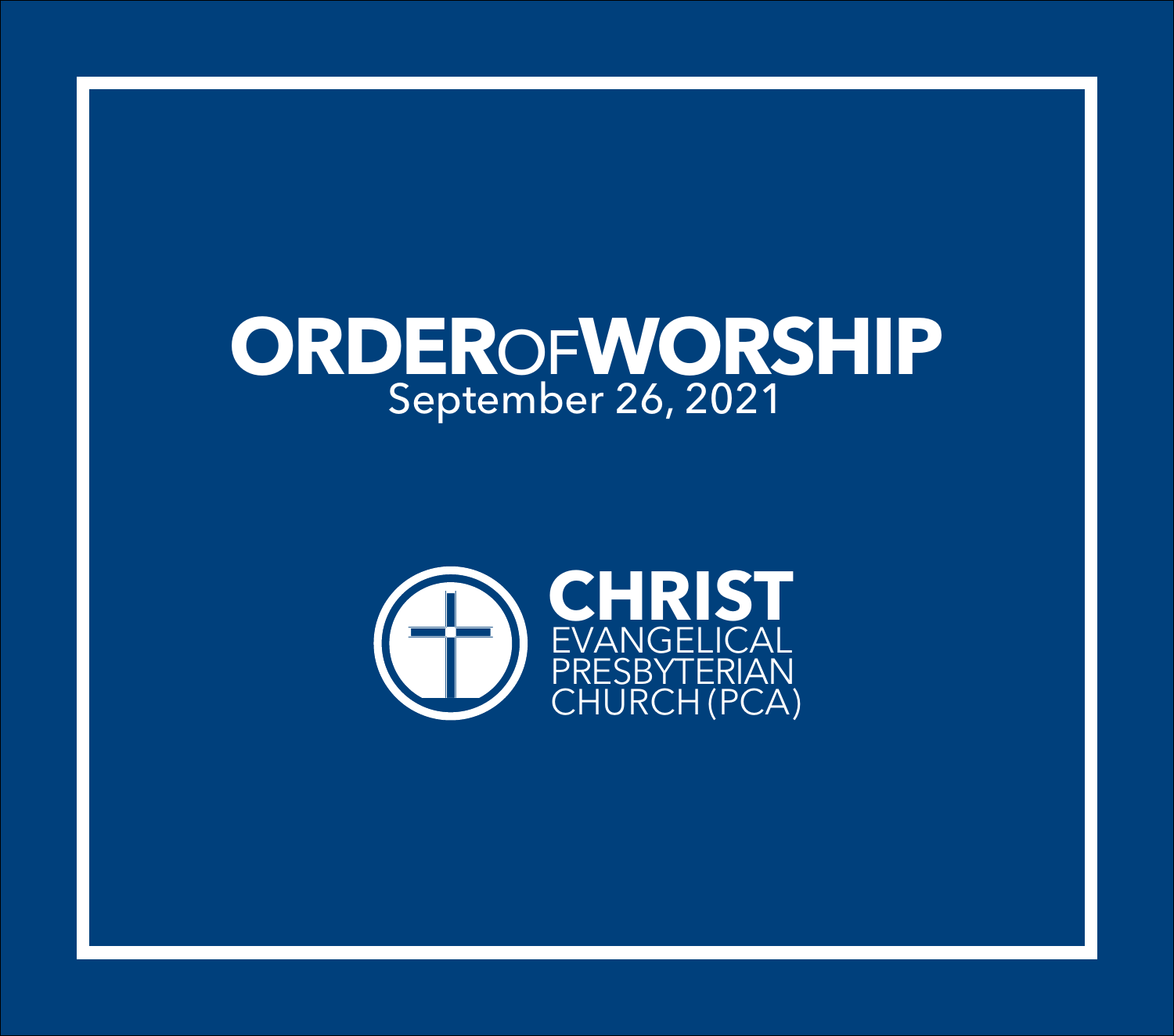### **ORDER OF WORSHIP** September 26, 2021

# **Prelude**

# **Welcome**

To all who are weary and need rest; To all who mourn and long for comfort; To all who feel worthless and wonder if God cares; To all who fail and desire strength; To all who sin and need a Savior; To all who hunger and thirst for righteousness; And to whoever will come–

This Church opens wide her doors and offers her welcome in the name of the Lord Jesus Christ.

# **Call to Worship Call to Worship Psalm 95:3-5**

Minister: For the LORD is a great God, and a great King above all gods. In his hand are the depths of the earth; the heights of the mountains are his also. The sea is his, for he made it, and his hands formed the dry land.

Let us worship the Lord, the great King above all!

# **Hymn of Praise**

# **O for a Thousand Tongues to Sing**

O for a thousand tongues to sing My great Redeemer's praise The glories of my God and King The triumphs of his grace

Jesus the name that charms our fears That bids our sorrows cease 'Tis music in the sinner's ears 'Tis life and health and peace

He breaks the pow'r of reigning sin He sets the pris'ner free His blood can make the foulest clean His blood availed for me

Hear him ye deaf his praise ye dumb Your loosened tongues employ Ye blind behold your Savior come And leap ye lame for joy

My gracious Master and my God Assist me to proclaim To spread thro' all the earth abroad The honors of thy name

#### **Invocation**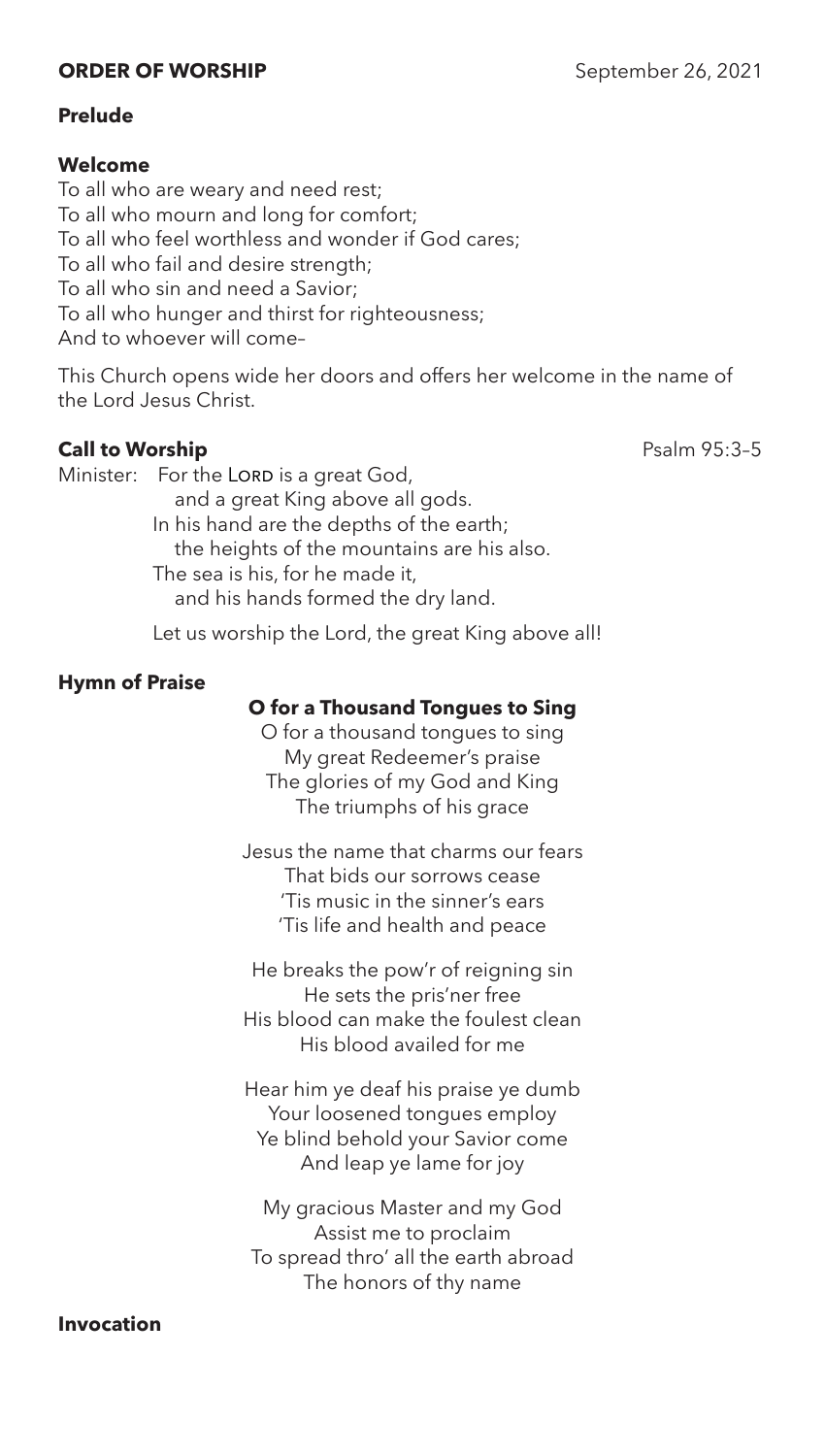# **The Lord's Prayer**

Our Father, who art in heaven, hallowed be thy name. Thy kingdom come, thy will be done, on earth as it is in heaven. Give us this day our daily bread, and forgive us our debts, as we forgive our debtors. And lead us not into temptation, but deliver us from evil. For thine is the kingdom, and the power, and the glory forever. Amen.

# **Gloria Patri**

Glory be to the Father And to the Son and to the Holy Ghost As it was in the beginning Is now and ever shall be World without end Amen Amen

**Affirmation of Faith** The Westminster Confession of Faith VIII.1 Minister: Why did God send to us Jesus Christ?

**All: In his eternal purpose it pleased God to choose and ordain the Lord Jesus, his only begotten Son, to be the Mediator between God and man. Jesus is the Prophet, Priest, and King, the Head and Savior of his church, the Heir of all things, and Judge of the world. From all eternity God gave him a people to be his seed and to be in time redeemed, called, justified, sanctified, and glorified by him.**

# **Christ Our Hope in Life and Death**

What is our hope in life and death Christ alone Christ alone What is our only confidence That our souls to him belong Who holds our days within his hand What comes apart from his command And what will keep us to the end The love of Christ in which we stand

*Chorus O sing hallelujah Our hope springs eternal O sing hallelujah Now and ever we confess Christ our hope in life and death*

What truth can calm the troubled soul God is good God is good Where is his grace and goodness known In our great Redeemer's blood Who holds our faith when fears arise Who stands above the stormy trial Who sends the waves that bring us nigh Unto the shore the rock of Christ

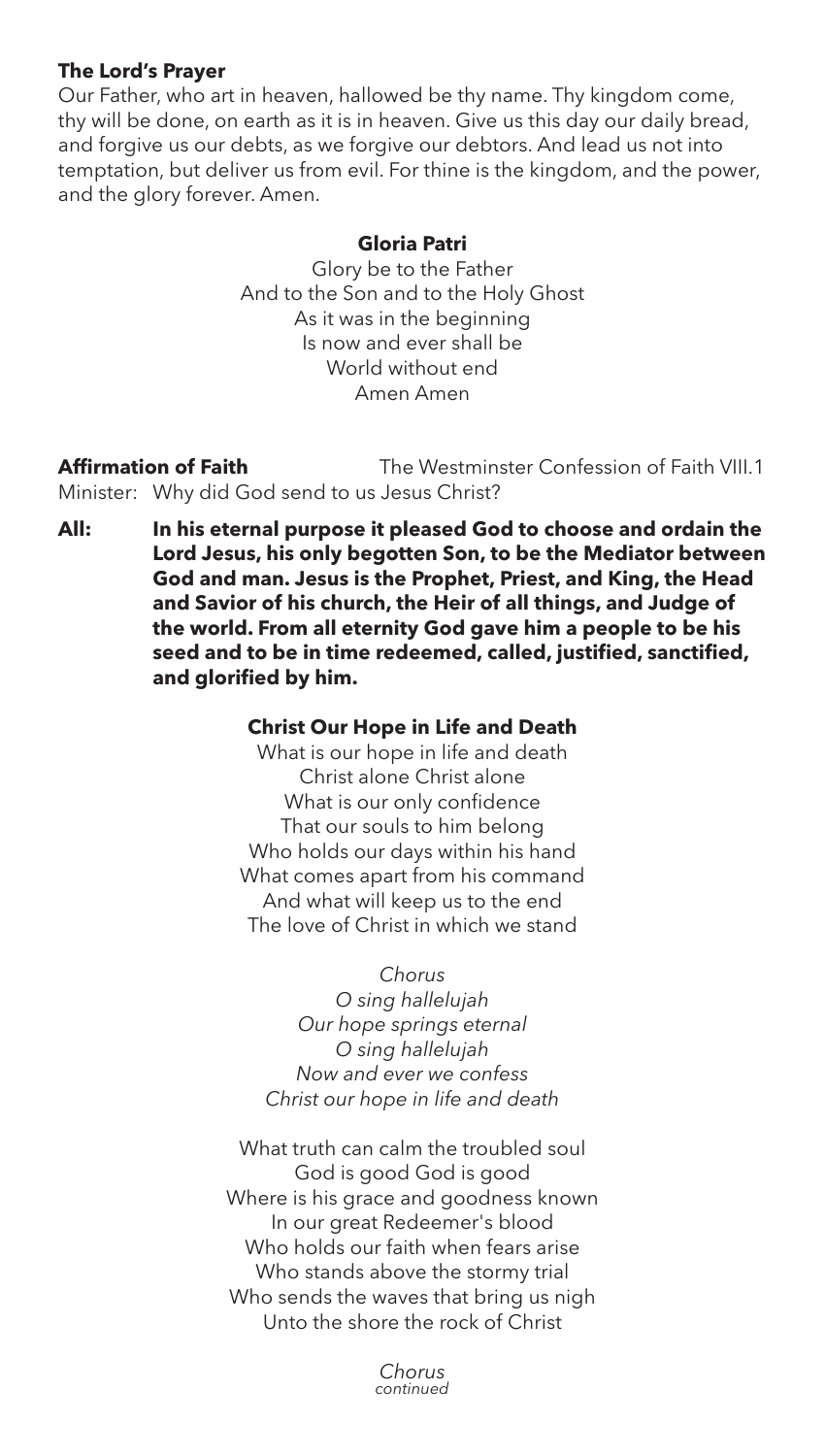Unto the grave what shall we sing Christ he lives Christ he lives And what reward will heaven bring Everlasting life with him There we will rise to meet the Lord Then sin and death will be destroyed And we will feast in endless joy When Christ is ours forevermore

*Chorus O sing hallelujah Our hope springs eternal O sing hallelujah Now and ever we confess Christ our hope in life and death*

O sing hallelujah Our hope springs eternal O sing hallelujah Now and ever we confess Christ our hope in life and death Now and ever we confess Christ our hope in life and death

**Call to Confession Call to Confession** Westminster Shorter Catechism Q/A 49–52

Minister: What is the second commandment?

**People: The second commandment is: You shall not make for yourself a carved image, or any likeness of anything that is in heaven above, or that is in the earth beneath, or that is in the water under the earth. You shall not bow down to them or serve**  them, for I the LORD your God am a jealous God, visiting the **iniquity of the fathers on the children to the third and the fourth generation of those who hate me, but showing steadfast love to thousands of those who love me and keep my commandments.**

Minister: What is required in the second commandment?

**People: The second commandment requires the receiving, observing, and keeping pure and entire, all such religious worship and ordinances as God has appointed in his Word.**

Minister: What is forbidden in the second commandment?

**People: The second commandment forbids the worshipping of God by images – or any other way not appointed in his Word.** 

Minister: What are the reasons for the second commandment?

**People: The reasons for the second commandment are that God totally rules over us, that we belong to him, and that he is eager to be worshipped correctly.**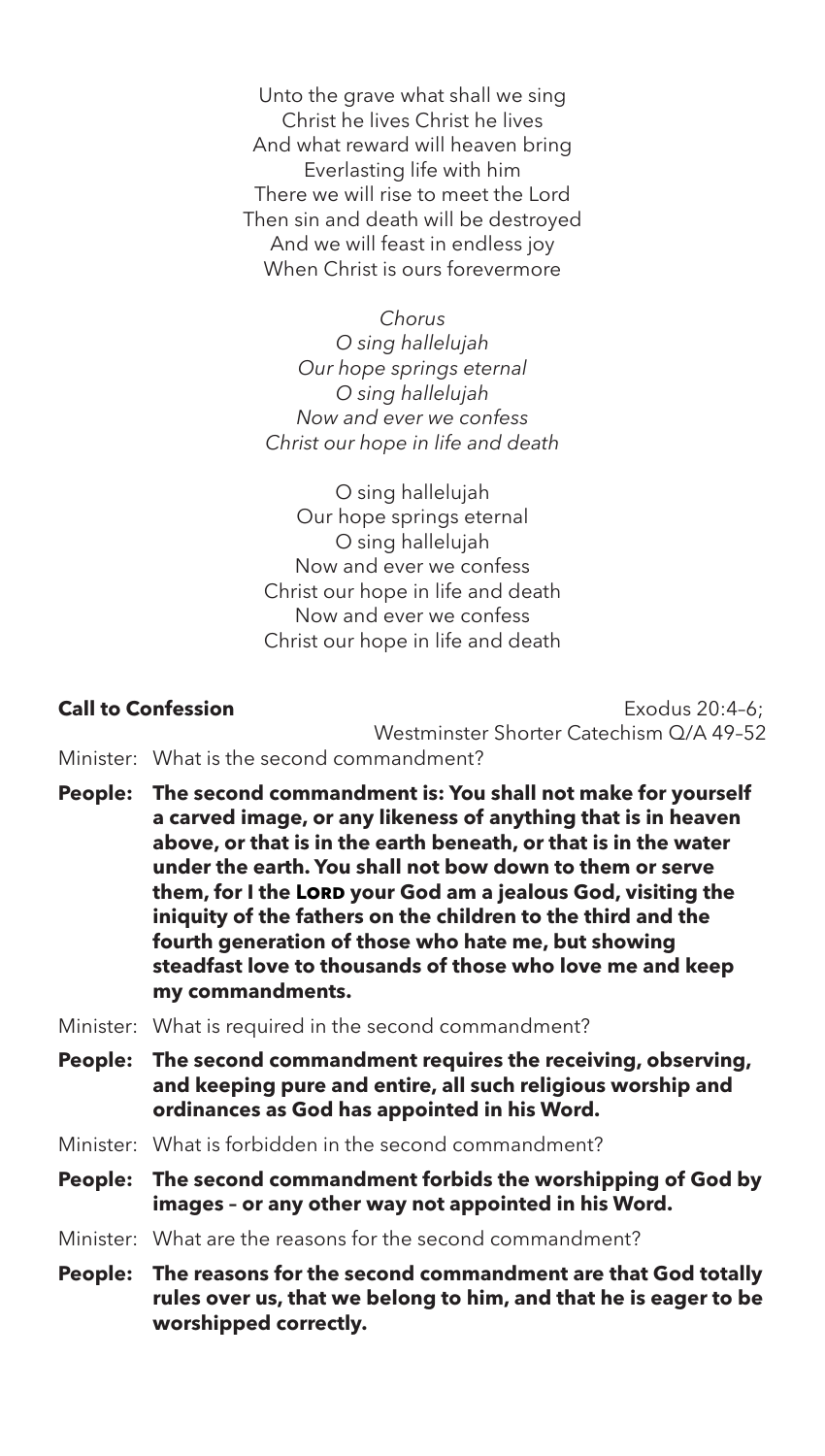# **Public Confession**

Minister: Let us confess our sins together.

**All: Almighty Father, you are the source of every good and perfect gift. We praise your name for the greatest and most perfect gift: your son, our Lord Jesus Christ. But in lifting him up, we humble ourselves before you. We confess to you, not only our sins of omission in failing to do what we know is right, but also our sins of commission in doing what you forbid. O Lord, we are weak and feeble, slow to confess our sins, and prone to wander from the path of righteousness. Do not deal with us as our sins deserve but wash us clean in the blood of the Lamb and empower us by your Spirit to live to honor and serve our Savior King. We praise you that he was born like us that we might become like him. In Jesus' name we pray, Amen.**

# **Silent Confession**

#### Assurance of Pardon and Comfort **Romans 5:6-8** Romans 5:6-8

Minister: For while we were still weak, at the right time Christ died for the ungodly. For one will scarcely die for a righteous person – though perhaps for a good person one would dare even to die – but God shows his love for us in that while we were still sinners, Christ died for us.

> Hear and receive the good news of the gospel: in Jesus Christ, we are forgiven.

# **People: Thanks be to God!**

# **I Stand Amazed**

I stand amazed in the presence Of Jesus the Nazarene And wonder how he could love me A sinner condemned unclean

*Chorus Singing how marvelous how wonderful And my song shall ever be How marvelous how wonderful Is my Savior's love for me*

He took my sin and my sorrows He made them his very own And he bore the burden to Calvary And suffered and died alone

# *Chorus 2x*

When with the ransomed in glory His face I at last shall see 'Twill be my joy through the ages To sing of his love for me